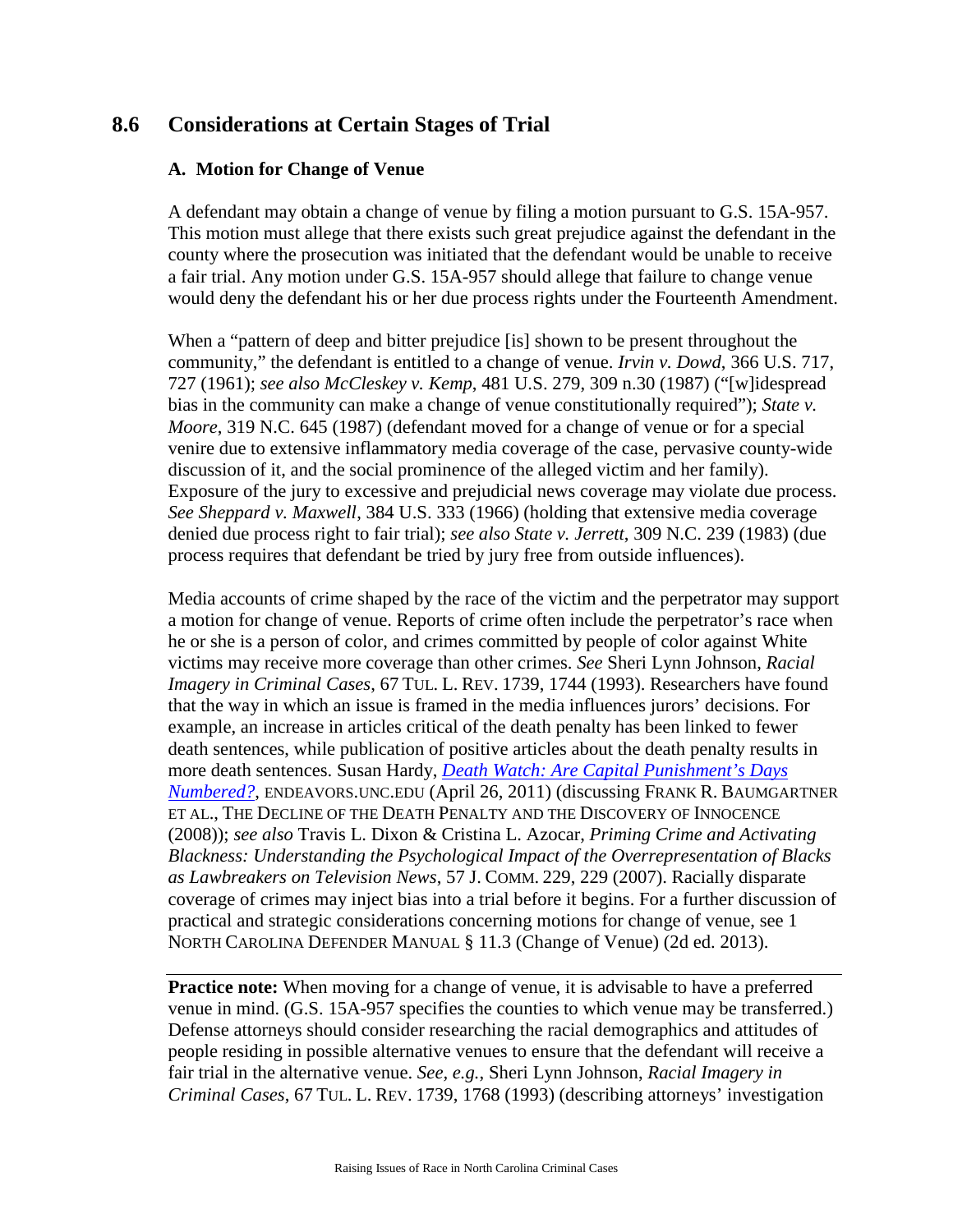of racial attitudes in neighboring counties when considering moving for a change of venue in the Joan Little case).

Under the Sixth Amendment to the United States Constitution and article I, sections 24 and 26 of the North Carolina Constitution, a criminal defendant is entitled to a jury venire drawn from a fair cross-section of the community where the offense occurred. *See, e.g.*, *Duren v. Missouri*, 439 U.S. 357 (1979); *State v. Bowman*, 349 N.C. 459 (1998). The U.S. Supreme Court has yet to decide whether a change of venue to a county that is demographically dissimilar to the county where the offense occurred violates the fair cross-section requirement. *See Mallett v. Missouri*, 494 U.S. 1009 (1990) (Marshall, J., dissenting from denial of cert.) (two of the three justices dissenting from denial of certiorari would have reached this issue). Counsel should rely on the fair cross-section requirement in requesting a change of venue to a demographically similar county.

### **B. Opening Statement**

**Defendant's Opening Statement.** Opening statements are a critical part of trial. *See*  Richard Lempert, *Telling Tales in Court: Trial Procedure and the Story Model*, 13 CARDOZO L. REV. 559, 565 (1991) (arguing that "winning the battle of stories" in opening statements may influence how evidence is considered, interpreted, and remembered). Opening statement is counsel's first uninterrupted opportunity to communicate the defendant's theory of the case to the jury, and to counter any harmful stereotypes that jurors may harbor. Cynthia Lee, *Making Race Salient: Trayvon Martin and Implicit Bias in a Not Yet Post-Racial Society*, 91 N.C. L. REV. 1555 (2013) ("[I]f an attorney is concerned that implicit racial bias may adversely affect the verdict, he may wish to tell a story that makes race salient in his opening statement.").

The opening statement provides an opportunity for counsel to "consider (1) how to prime themes based on fairness and equality, (2) how to incorporate counter-stereotypical exemplars in the narrative, and (3) what kinds of schemas might 'fit' a client while supplanting jurors' unconscious racial schemas." Pamela A. Wilkins, *Confronting The Invisible Witness: The Use Of Narrative To Neutralize Capital Jurors' Implicit Racial Biases*, 115 W. VA. L. REV. 305, 362 (2012). *See also supra* "Reinforce norms of fairness and equality" in § 8.2B, Strategies for Addressing Race. For example, some have suggested that, in the trial of George Zimmerman, the prosecution should have explored the possibility that Zimmerman perceived a threat where no real threat existed as a result of a racial stereotype he attached to Trayvon Martin. *See, e.g.*, Cynthia Lee, *Making Race Salient: Trayvon Martin and Implicit Bias in a Not Yet Post-Racial Society*, 91 N.C. L. Rev. 1555 (2013); *see also* James E. Coleman, Jr., *Ignoring Race a Mistake in Zimmerman Trial*, NEWS AND OBSERVER (Raleigh), July 20, 2013 (arguing that the State of Florida created conditions for verdict of acquittal by failing to address the role of race in Zimmerman's perception of Martin as a threat). In a case in which the victim mistakenly believed that the defendant was carrying a gun, counsel might forecast expert testimony regarding the common implicit association between Black males and guns.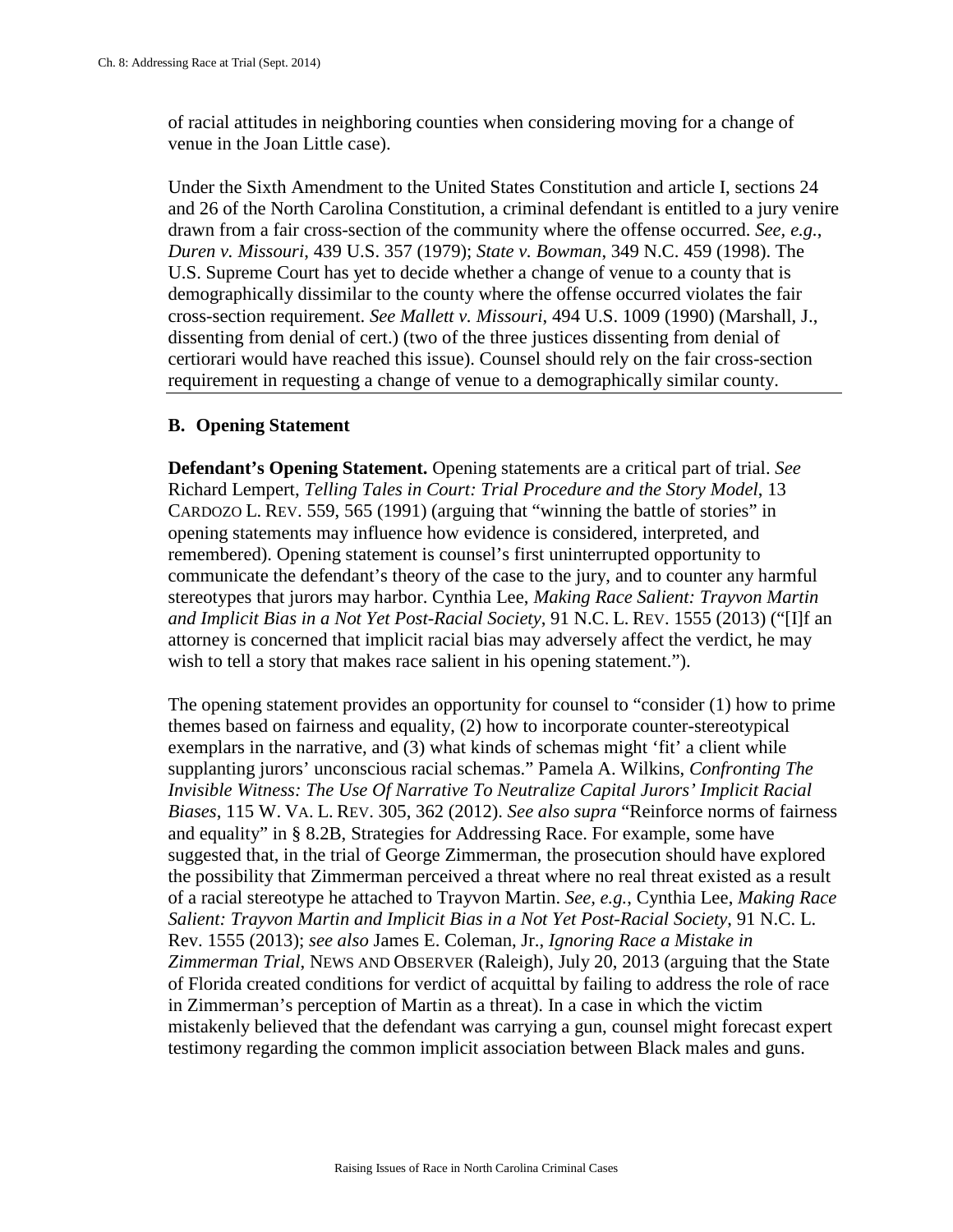Various studies show many persons draw a strong association between black males and guns. For example, in one well-known study, persons were faster to recognize guns and frequently mistook tools for guns when primed with pictures of black male faces. This was true without regard to the conscious prejudice of the subject of the test. Scholars have opined that "the stereotype of African-Americans as violent and criminally inclined is one of the most pervasive, well-known, and persistent stereotypes in American culture. Where other negative cultural stereotypes about Blacks have significantly diminished, this one has remained strong and influential, particularly among Whites."

Pamela A. Wilkins, *Confronting The Invisible Witness: The Use Of Narrative To Neutralize Capital Jurors' Implicit Racial Biases*, 115 W. VA. L. REV. 305, 323 (2012) (footnotes omitted). It is proper to include a discussion of implicit or explicit biases in your opening statement where you have a reasonable expectation that you will be able to introduce expert or lay testimony about the influence of such biases on the victim's or other witness's perceptions.

**Prosecutor's opening statement.** While most challenges to racially inflammatory prosecutorial language occur during closing argument, defenders should also be alert to the possibility that such language may creep into opening statements as well. Sheri Lynn Johnson, *Racial Imagery in Criminal Cases*, 67 TUL. L. REV. 1739, 1746 (1993). If a prosecutor's opening statement includes racially inflammatory language, imagery, or stereotypes, counsel should object and consider moving for a mistrial.

#### **C. Testimony**

**Defense use of lay witness testimony to make race salient.** Defense attorneys may use lay witness testimony to present evidence that the defendant's race played a role in the case. For example, one study found that testimony from a defense witness about racial slurs shouted at a defendant by White victims had the effect of reducing racial bias in jurors. Ellen S. Cohn et al., *Reducing White Juror Bias: The Role of Race Salience and Racial Attitudes*, 39 J. APPLIED SOC. PSYCHOL. 1953, 1966 (2009). In this study, testimony that White victims surrounded the defendant's car and shouted racial slurs at the defendant and his wife before the defendant got into his car and struck the victims with his car while driving away reduced racial bias even in jurors who scored highly on tests measuring racism. *Id.* at 1959–60. *See also* Cynthia Lee, *Making Race Salient: Trayvon Martin and Implicit Bias in a Not Yet Post-Racial Society*, 91 N.C. L. REV. 1555, 1595 (2013) (discussing the Cohn study).

**Objections to racially inflammatory lay witness testimony.** A defendant may object to the introduction of racially inflammatory lay witness testimony on various grounds. Courts have reversed convictions based on the improper admission of irrelevant, racially inflammatory evidence where a witness was asked about sexual relations between a black defendant and a white woman that were not germane to the case. *See, e.g.*, *Johnson v. Rose*, 546 F.2d 678, 678–79 (6th Cir. 1976). A defendant may object to the admission of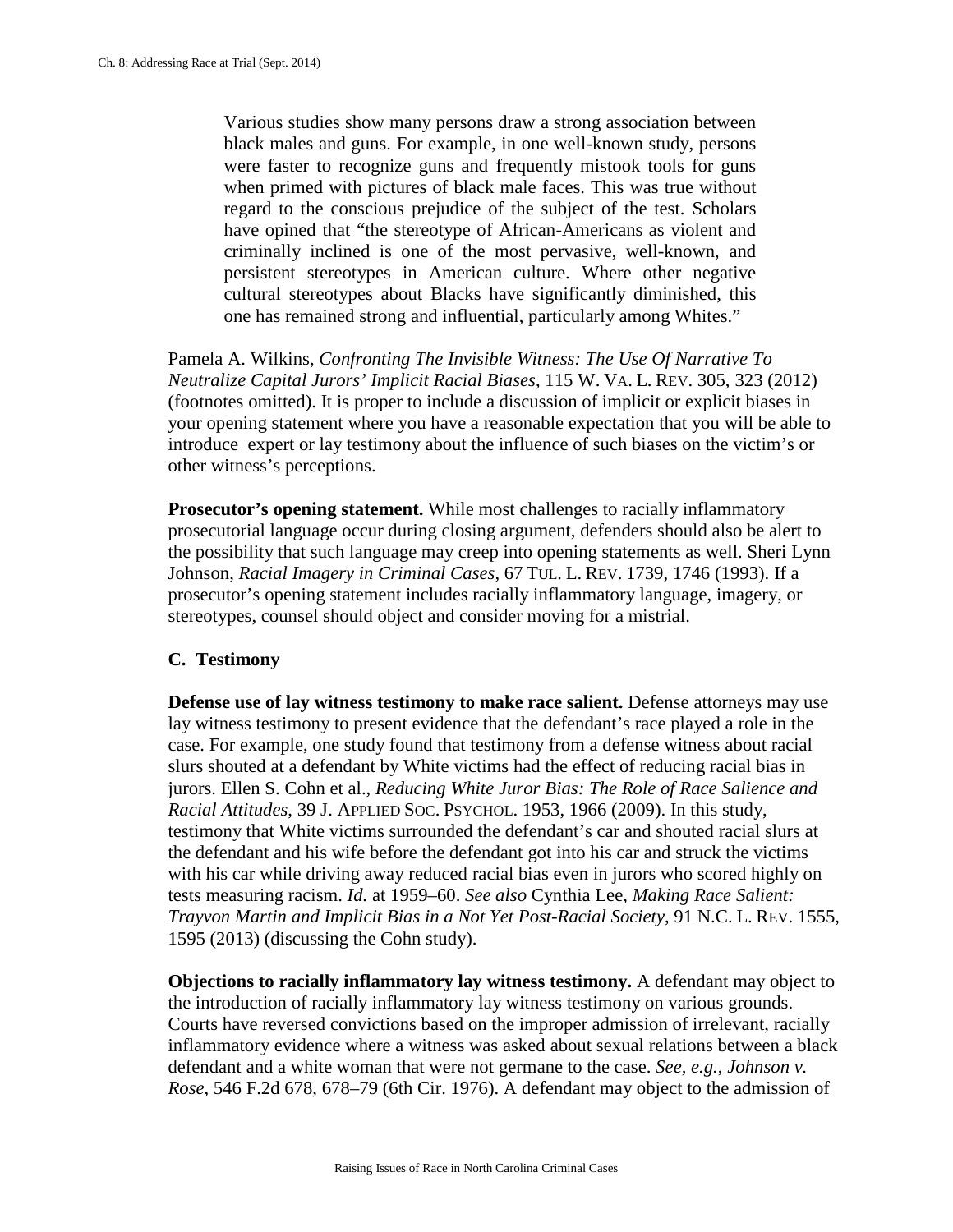racially inflammatory testimony on grounds that it is irrelevant under N.C. Evidence Rule 401, constitutes character evidence generally inadmissible under Rule 404(a), is more prejudicial than probative under Rule 403, and violates the defendant's constitutional rights. *See Calhoun v. United States*, 568 U.S. \_\_\_, 133 S. Ct. 1136 (2013) (Sotomayor, J., concurring in denial of cert.) (cross-examination of defendant suggesting connection between race and drug dealers violated equal protection and right to impartial jury; "[I]f government counsel . . . is allowed to inflame the jurors by irrelevantly arousing their deepest prejudices, the jury may become in his hands a lethal weapon directed against defendants who may be innocent." (quotation omitted)); *see also supra* § 8.4B, Improper References to Race by the State.

**Impeachment with evidence of racial bias.** A witness may be impeached with evidence that the witness is biased. Extrinsic evidence may be used to impeach regarding bias. ROBERT P. MOSTELLER ET AL., NORTH CAROLINA EVIDENTIARY FOUNDATIONS 6-35 (2d ed. 2006).

**Evidence of immigration status.** "The terms 'illegal alien,' 'illegal immigrant,' and 'undocumented worker' now more than ever create a great deal of fear and distress in our society." Benny Agosto, Jr. et al., *"But Your Honor, He's an Illegal!" Ruled Inadmissible and Prejudicial: Can the Undocumented Worker's Alien Status be Introduced at Trial?*, 17 TEX. HISP. J. L. & POL'Y 27 (2011). A defendant should object to any mention of his or her undocumented status and consider seeking a pretrial order preventing the State from introducing such evidence. As with all other evidence, evidence of a defendant's status as undocumented should be admitted only if it is relevant to a disputed fact and more probative than prejudicial. N.C. R. EVID. 401, 402, 403, 404; *see also, e.g., Guerra v. Collins*, 916 F. Supp. 620, 636 (S.D. Tex. 1995) (concluding, under parallel Federal Rules of Evidence, that prosecutor should not have mentioned defendant's status as undocumented to jurors because it was irrelevant and prejudicial).

**Expert testimony introduced by the State.** At times, expert testimony introduced by the State may be racially inflammatory. For example, a psychologist who was called as an expert in approximately 150 death penalty cases repeatedly testified at the penalty phase of capital trials that "Hispanic and black men were more likely to be dangerous in the future." Brandi Grissom, *[Texas Ends Deal with Psychologist Over Race Testimony](http://www.texastribune.org/2011/10/31/tyc-ends-contract-doctor-who-gave-race-testimony/)*, THE TEXAS TRIBUNE, Oct. 31, 2011. Defense counsel should object and move for a mistrial if the prosecution offers expert testimony linking race and criminality.

**Cultural experts for the defense.** Where community norms or cultural mores are relevant to the case, defense counsel may seek a "cultural expert." For example, the San Francisco Public Defender's Office has worked with cultural experts to provide information to the court about Asian youth and families, and to provide contextual information that may exculpate the client. *See* Robin Walker Sterling, *Raising Race*, THE CHAMPION, Apr. 2011, at 24. For example, if among Hmong immigrants in a particular community, it is a common practice to share cars among a large group of extended family and friends, a defendant's argument that he didn't know he was driving a stolen car may be more persuasive when placed in this cultural context.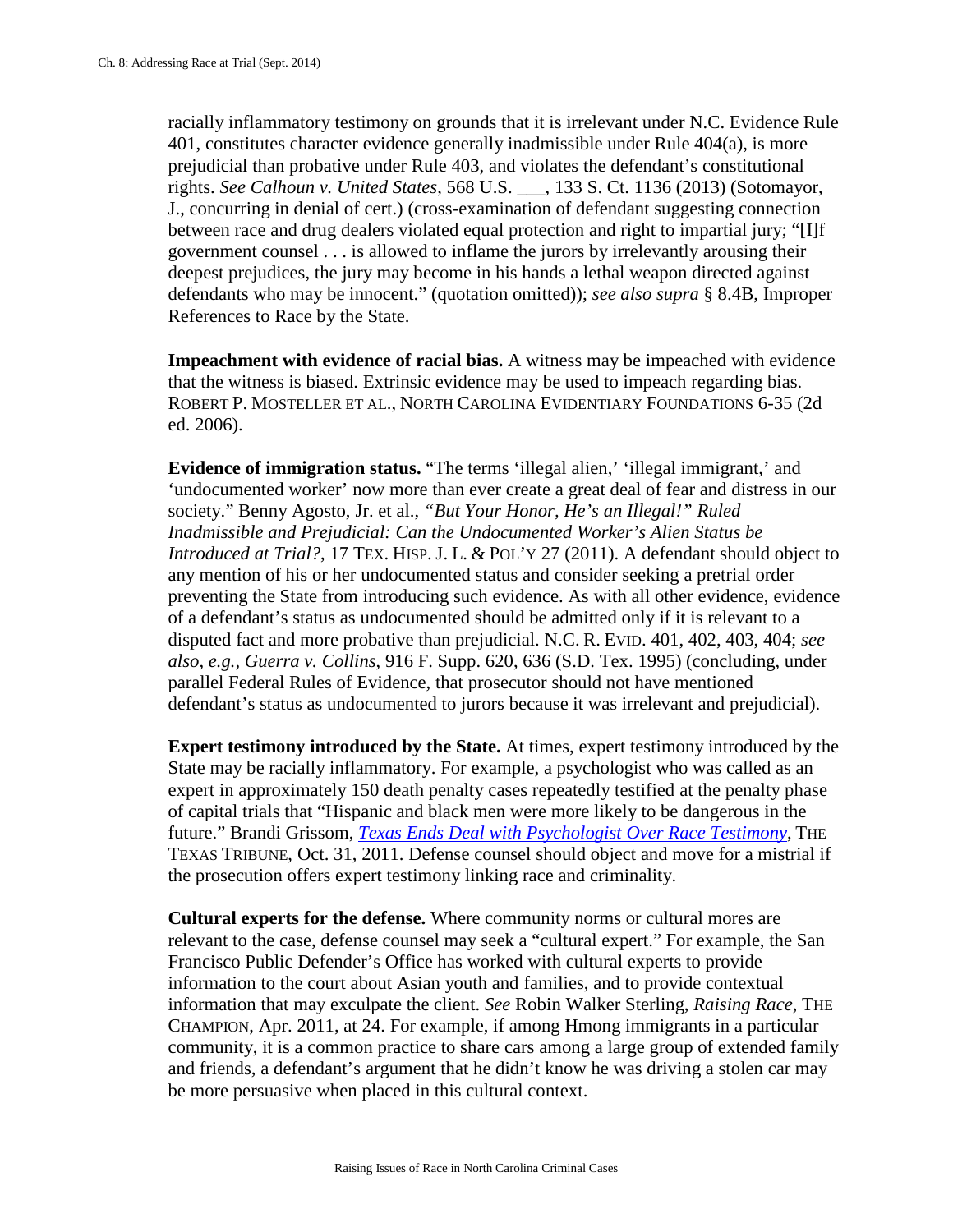The use of cultural experts raises some concerns. First, a defense expert's cultural testimony may open the door to race-based argument. In *State v. Robinson*, 336 N.C. 78, 129–30 (1994), a prosecutor argued to the jury:

[The defendant] didn't have to put his culture down here with us. What this means is that anyone who is poor and black and lives in an inner city has a license to commit murder, because it's not their fault. That none of these folks can ever rise above where they start out. Because they are poor, they are black, and they come from an inner city, they have no right, they have no way, that's it.

And they have a license to commit crime, because that's just what happens there, and there's nothing you can do about it. That's what their doctor says.

The N.C. Supreme Court found that the prosecutor's argument was not improper, as it was a response to the defense expert's testimony that the "defendant's inner-city upbringing was, in part, a cause of his criminal behavior." *Id.* One way to avoid this pitfall is to limit the scope of the expert testimony. If the testimony you present does not suggest that a defendant's race or culture reduces his or her culpability, but rather explains a fact in dispute (as in the example about Hmong immigrants in Fresno, above), you may avoid opening the door to this type of race-based argument. *See also infra* "Avoiding the invited response doctrine" in § 8.6E, Closing Argument.

Second, some judges may resist the introduction of cultural expert testimony because of uncertainty about how to qualify someone as an expert or how to establish a link between the defendant and the expert's testimony. *See* Robin Walker Sterling, *Raising Race*, THE CHAMPION, Apr. 2011, at 24, 29. "[When] arguing in favor of admission of the cultural expert's testimony, defense attorneys can offer that the expert's background and qualifications go to weight and not admissibility." *Id.* at 29. Even if the evidence does not influence the jury's determination of guilt or innocence, the judge may learn "about cultural differences of that individual client, may rely on it in the sentencing disposition, and may apply this knowledge to other cases." *Id.*

**Experts on implicit bias.** Defense counsel may seek to introduce expert testimony from a social scientist concerning empirical findings on implicit biases. Cynthia Lee, *Making Race Salient: Trayvon Martin and Implicit Bias in a Not Yet Post-Racial Society*, 91 N.C. L. REV. 1555, 1595–96 (2013). Examples include:

- in a case where a Black defendant claims that he was mistakenly identified as the offender, evidence of implicit associations between Black people and criminality;
- in a case in which a Black defendant claims he didn't have a weapon on him but the assault victim claims he did, evidence of shooter/weapon bias (discussed *supra* in § 8.6B, Opening Statement); or
- the tendency of jurors to "automatically and unintentionally evaluate ambiguous trial evidence in racially biased ways." Justin D. Levinson & Danielle Young, *Different*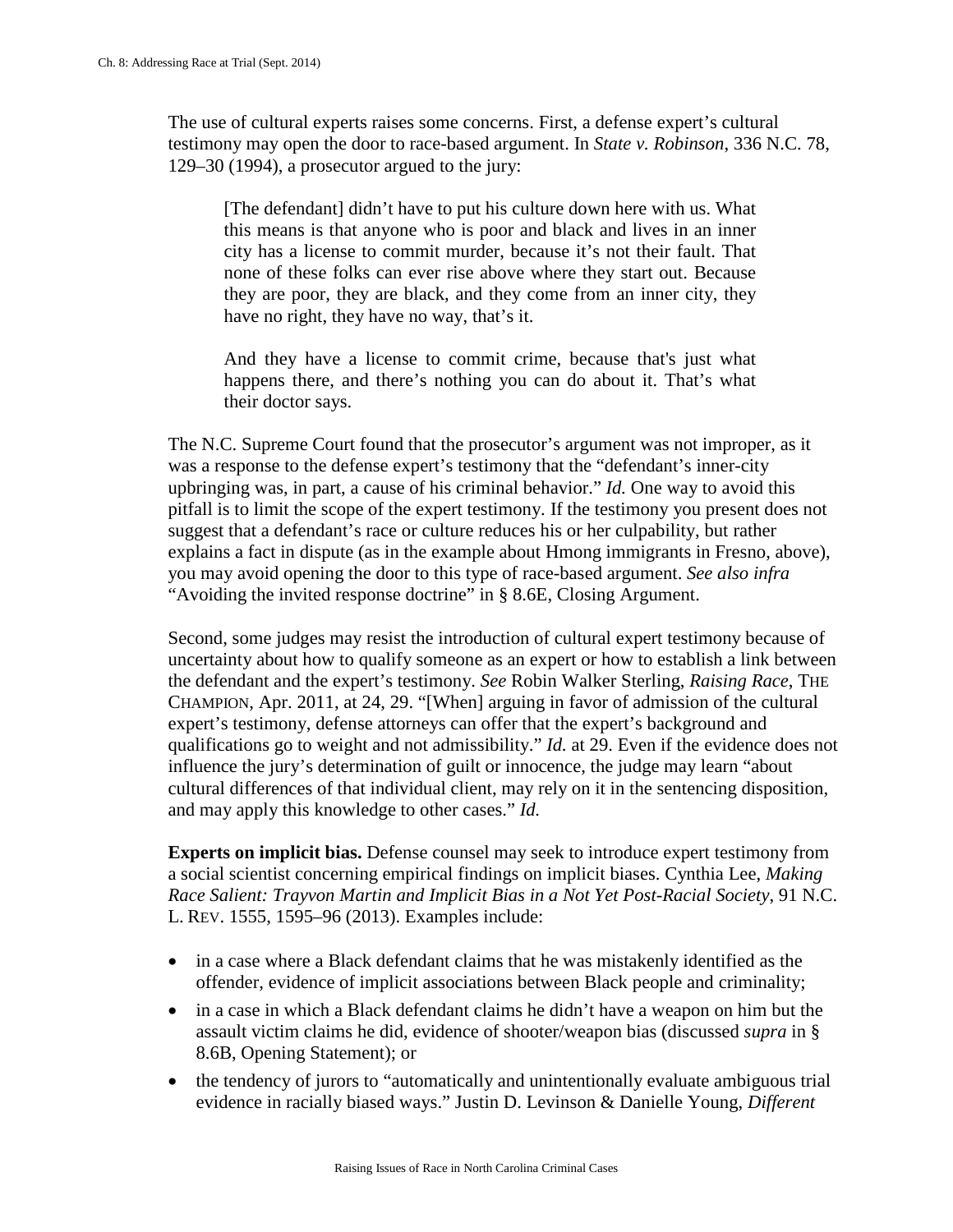*Shades of Bias: Skin Tone, Implicit Racial Bias, and Judgments of Ambiguous Evidence*, 112 W.VA. L. REV. 307, 309 (2010).

In support of the admissibility of such evidence, defenders may explain that the proffered testimony "will provide the jury with helpful 'information about the social and psychological context in which contested . . . facts occurred and . . . the context will help the jury interpret the . . . facts.'" Cynthia Lee, *Making Race Salient: Trayvon Martin and Implicit Bias in a Not Yet Post-Racial Society*, 91 N.C. L. REV. 1555, 1595–96 (2013) (quoting Neil Vidmar & Regina A. Schuller, *Juries and Expert Evidence: Social Framework Testimony*, 52 LAW & CONTEMP. PROBS. 133, 133 (1989)). If the judge does not admit your expert testimony on implicit bias on the basis that it is within the common knowledge of the jury, you may consider asking the judge to take judicial notice of the influence of implicit bias on cognitive processes and decision-making.

# **D. Jury Instructions**

Jury instructions present a key opportunity to inform the ultimate decision-makers in your client's case about issues related to race and bias. For example, California has a model jury instruction instructing jurors in criminal cases that they may "not let bias, sympathy, prejudice, or public opinion influence [their] decision." California Criminal Jury Instruction No. 101 (2014). In North Carolina, if a party requests a special instruction that is legally correct in itself and is pertinent to the evidence and the issues in the case, the judge "must give the instruction at least in substance." *State v Lamb,* 321 N.C. 633, 644 (1988) (quotation omitted); *State v Craig*, 167 N.C. App. 793 (2005). The judge need not give the instruction in the exact language of the request, but he or she may not change the sense of it or so qualify it "as to weaken its force." *State v Puckett,* 54 N.C. App. 576, 581 (1981).

**Pre-voir dire jury instructions on bias.** Some scholars have suggested that juror instructions on implicit bias may be given to jurors before the case begins in order to alert them to the possibility of biased judgments before they are exposed to evidence and argument. *See, e.g.*, Cynthia Lee, *Making Race Salient: Trayvon Martin and Implicit Bias in a Not Yet Post-Racial Society*, 91 N.C. L. REV. 1555, 1599 (2013). While jury instructions are typically given at the end of a trial, early delivery serves to focus jurors' attention on judging fairly and not allowing racial stereotypes to influence their decisionmaking. *Id.*

For example, Judge Mark Bennett, U.S. District Judge for the Northern District of Iowa, spends about twenty-five minutes during jury selection addressing implicit bias. Jerry Kang et al., *Implicit Bias in the Courtroom*, 59 UCLA L. REV. 1124, 1181–82 (2012). He starts by screening a clip from *What Would You Do?*, a show produced by ABC that catches bystanders' responses to staged events. The episode shows the reactions of bystanders to three different people—a casually dressed young White man, a similarly dressed young Black man, and an attractive young White woman—each of whom use a hammer, saw, and bolt cutter to try to break a chain securing a bicycle to a pole. No one says anything to the White man and several men attempt to assist the White woman. In contrast, a crowd starts shouting angrily at the Black man and some people call the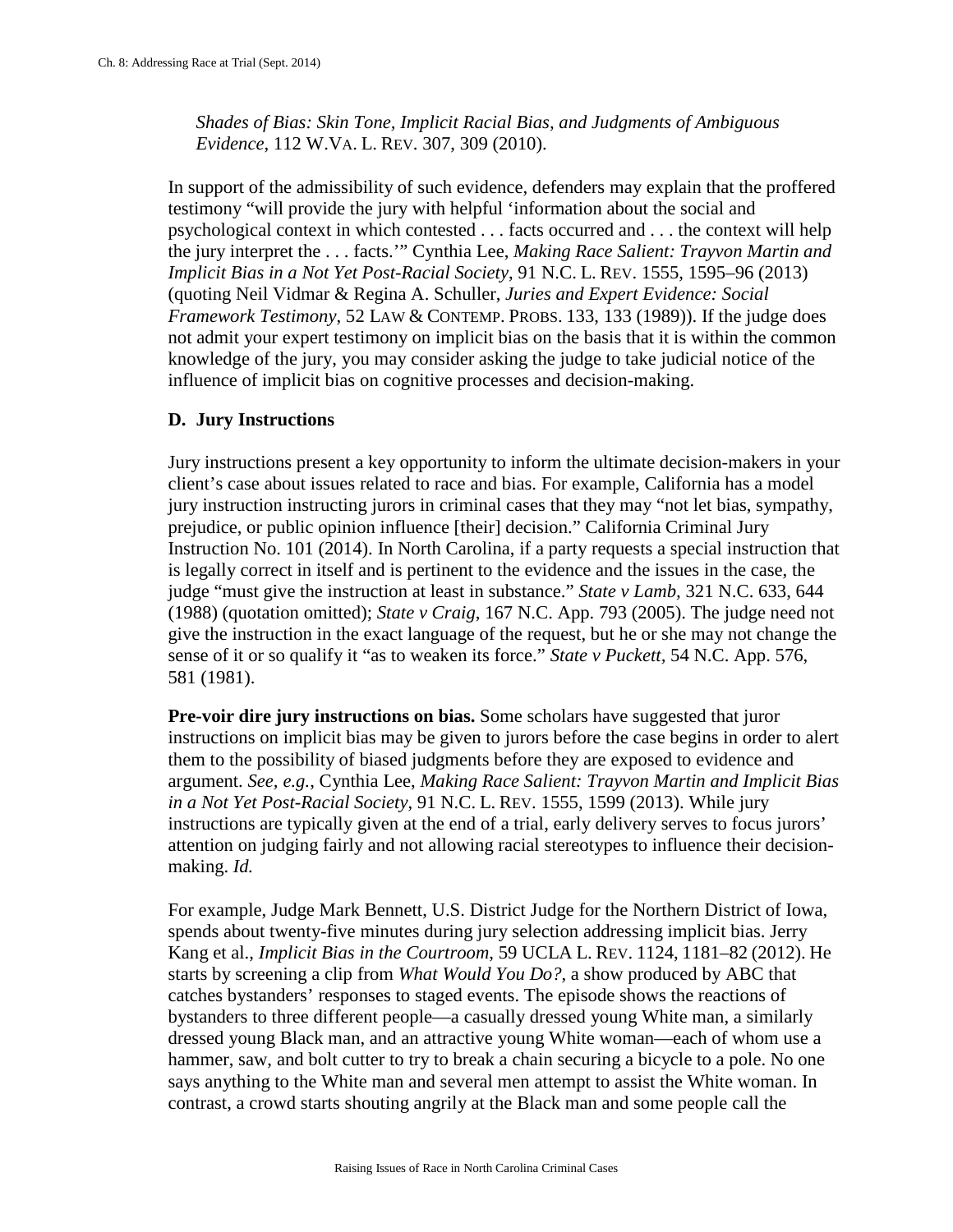police. *Id.* at 1182 n.250. Judge Bennett then gives the following juror instruction on implicit bias before attorneys present opening statements:

Do not decide the case based on "implicit biases." As we discussed in jury selection, everyone, including me, has feelings, assumptions, perceptions, fears, and stereotypes, that is, "implicit biases," that we may not be aware of. These hidden thoughts can impact what we see and hear, how we remember what we see and hear, and how we make important decisions. Because you are making very important decisions in this case, I strongly encourage you to evaluate the evidence carefully and to resist jumping to conclusions based on personal likes or dislikes, generalizations, gut feelings, prejudices, sympathies, stereotypes, or biases. The law demands that you return a just verdict, based solely on the evidence, your individual evaluation of that evidence, your reason and common sense, and these instructions. Our system of justice is counting on you to render a fair decision based on the evidence, not on biases.

*Id.* at 1182–83. Defenders may inform local judges of this approach to educating jurors on implicit bias, and suggest using similar materials in juror orientation sessions or during jury selection to illustrate the ways in which bias can influence decision-making. *See* Cynthia Lee, *Making Race Salient: Trayvon Martin and Implicit Bias in a Not Yet Post-Racial Society*, 91 N.C. L. REV. 1555, 1598–99 (2013) (quoting instruction given by Judge Bennett).

**Pre-voir dire pledge on bias.** During jury selection in Judge Bennett's courtroom, all jurors are required to sign the following pledge:

I will not decide this case based on biases. This includes gut feelings, prejudices, stereotypes, personal likes or dislikes, sympathies or generalizations.

Jerry Kang et al., *Implicit Bias in the Courtroom*, 59 UCLA L. REV. 1124, 1182 (2012). Defenders may consider requesting that jurors be required to sign such a pledge before serving. Even when such a request is denied, it brings concerns about the role that racial bias may play in jury decision-making to the judge's attention, and may cause the judge to allow counsel more latitude to explore biases during voir dire.

**Race-switching instruction.** In cases that run the risk of triggering implicit biases—such as an interracial sexual assault case, a self-defense case in which the defendant is Black and the victim White, or any case involving a defendant who is a racial minority defenders should consider seeking a "race-switching" instruction. This instruction asks jurors to examine the possible influence of implicit bias on their decision-making by imagining how they would respond if the race of the defendant and/or victim were different. *See* Cynthia Kwei Yung Lee, *Race And Self-Defense: Toward A Normative Conception Of Reasonableness*, 81 MINN. L. REV. 367, 488 (1996). While defense attorneys themselves may be able to ask jurors to perform a race-switching exercise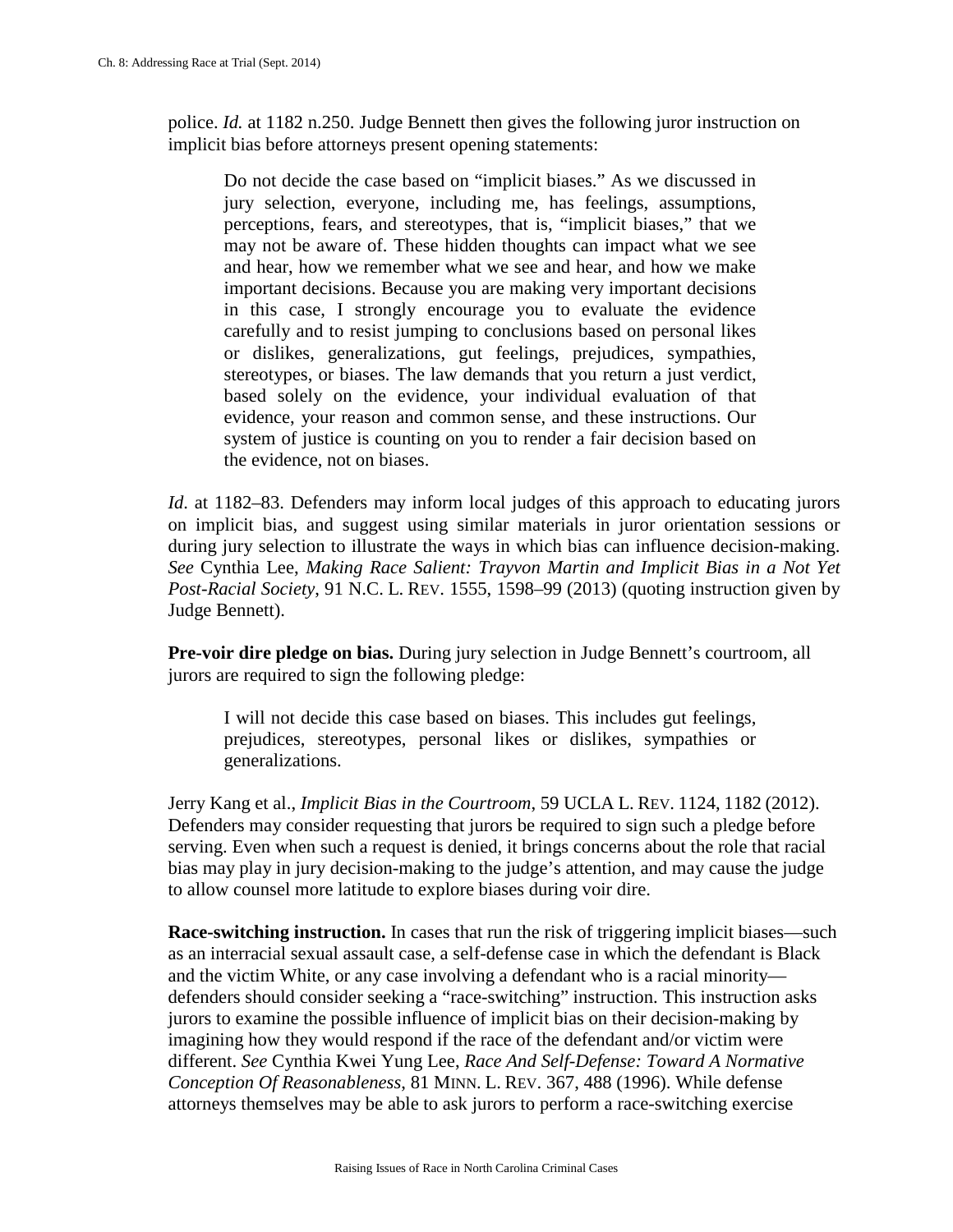during voir dire or closing argument, a race-switching instruction is generally preferable, as jury instructions, "coming as [they do] from the court [rather than from the defense attorney], . . . [help] diffuse any reactions from the jury that the defense [i]s 'playing the race card.'" James McComas & Cynthia Strout, *Combating the Effects of Racial Stereotyping in Criminal Cases*, THE CHAMPION, Aug. 1999, at 22, 24. Law Professor Cynthia Lee suggests the following model race-switching instruction:

It is natural to make assumptions about the parties and witnesses in any case based on stereotypes. Stereotypes constitute well-learned sets of associations or expectations correlating particular traits with members of a particular social group. You should try not to make assumptions about the parties and witnesses based on their membership in a particular racial group.

If you are unsure about whether you have made any unfair assessments based on racial stereotypes, you may engage in a race-switching exercise to test whether stereotypes have colored your evaluation of the case before you. Race-switching involves imagining the same events, the same circumstances, the same people, but switching the races of the parties. For example, if the defendant is White and the victim is Latino, you could imagine a Latino defendant and a White victim. In intraracial cases in which both the defendant and the victim are persons of color, you may simply assign a different race to these actors. For example, if both the defendant and victim are Black, you may imagine that both are White. If your evaluation of the case before you is different after engaging in race-switching, this suggests a subconscious reliance on stereotypes. You may then wish to reevaluate the case from a neutral, unbiased perspective.

# Cynthia Kwei Yung Lee, *Race And Self-Defense: Toward A Normative Conception Of Reasonableness*, 81 MINN. L. REV. 367, 482 (1996).

In at least one case, a trial judge agreed to give a race-switching instruction substantially similar to the above instruction, "noting that he personally engaged in a race-switching exercise whenever he was called upon to impose sentence on a member of a minority race, to insure that he was not being influenced by racial stereotypes." James McComas & Cynthia Strout, *Combating the Effects of Racial Stereotyping in Criminal Cases*, THE CHAMPION, Aug. 1999, at 22, 24. The case in which the instruction was given involved a 16 year-old Black male charged with assaulting an 18 year-old White male; the defendant claimed self-defense. The defense attorneys employed a "five-part plan for addressing the racial dynamics of the case," involving (1) testing the case in front of a mock jury; (2) proposing a written jury questionnaire addressing issues of race; (3) devising a strategy for dealing with race during voir dire; (4) preparation of an expert research psychologist to testify regarding the effect of racial stereotypes on memory and perception; and (5) a written jury instruction requiring the race-switching exercise. *Id.* at 22. The defendant was acquitted on all counts. *Id.* at 24.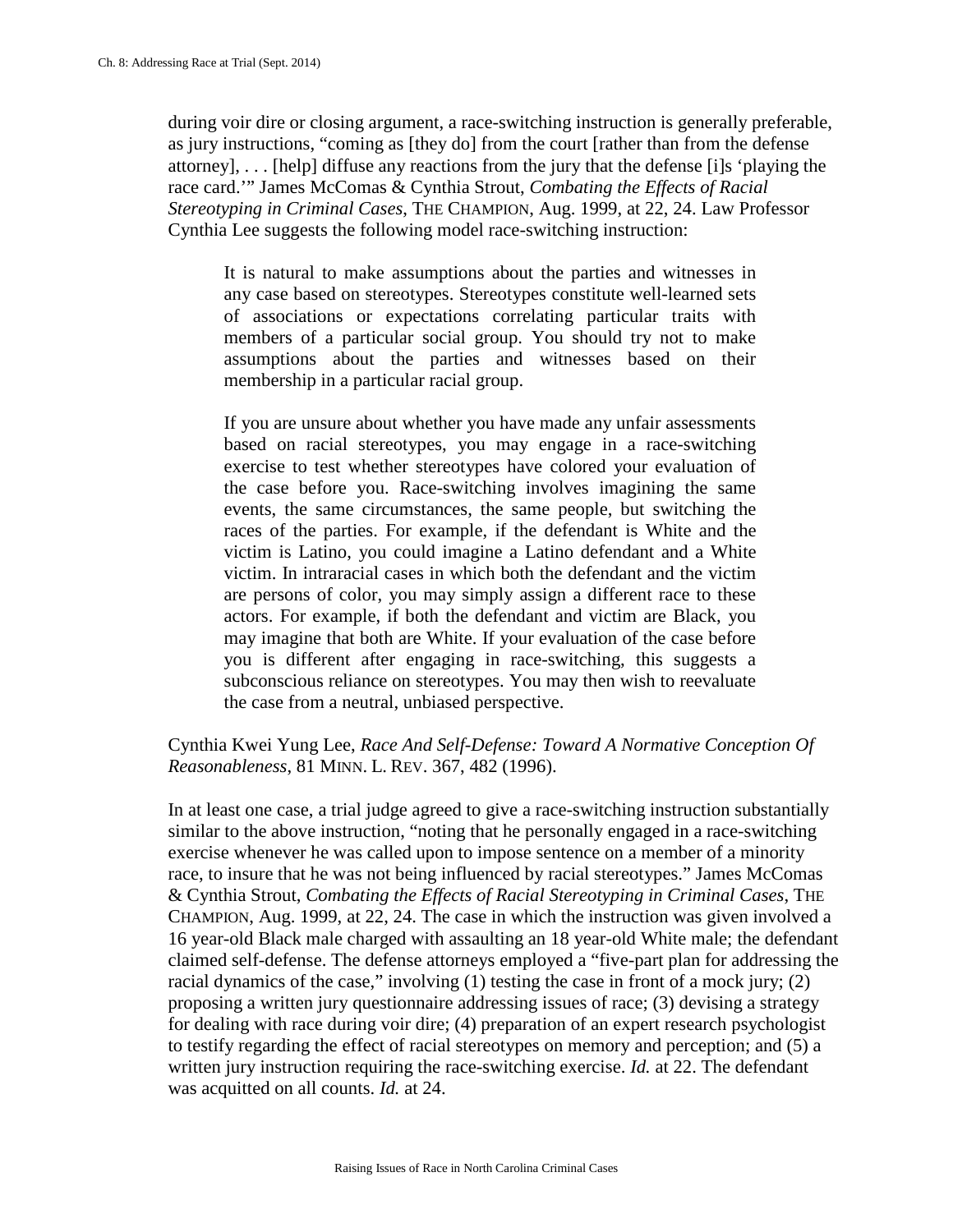**Certification or pledge to render bias-free judgment.** Following closing arguments, Judge Mark Bennett again instructs jurors to reach a verdict free from biases:

Reach your verdict without discrimination. In reaching your verdict, you must not consider the defendant's race, color, religious beliefs, national origin, or sex. You are not to return a verdict for or against the defendant unless you would return the same verdict without regard to his race, color, religious beliefs, national origin, or sex. To emphasize the importance of this requirement, the verdict form contains a certification statement. Each of you should carefully read that statement, then sign your name in the appropriate place in the signature block, if the statement accurately reflects how you reached your verdict.

The certification statement is as follows:

By signing below, each juror certifies that consideration of the race, color, religious beliefs, national origin, or sex of the defendant was not involved in reaching his or her individual decision, and that the individual juror would have returned the same verdict for or against the defendant on the charged offense regardless of the race, color, religious beliefs, national origin, or sex of the defendant.

Jerry Kang et al., *Implicit Bias in the Courtroom*, 59 UCLA L. REV. 1124, 1183 n.252 (2012). This certification is similar to the one shown to all potential jurors in jury selection, discussed in "Pre-voir dire pledge on bias," above. North Carolina defenders may want to ask judges to consider this innovative method of addressing juror bias. *See generally id.* at 1179–86.

### **E. Closing Argument**

**Challenge improper references to race in prosecutor's closing argument.** Racially biased closing arguments are prohibited by the constitution. *See supra* § 8.4B, Improper References to Race by the State. "Closing argument may properly be based upon the evidence and the inferences drawn from that evidence" (*State v. Diehl*, 353 N.C. 433, 436 (2001)), and "[p]rosecutors are granted wide latitude in the scope of their [closing] argument." *State v. Zuniga*, 320 N.C. 233, 253 (1987). However, "our courts have consistently refused to tolerate . . . remarks calculated to . . . prejudice the jury." *State v. Jordan*, 149 N.C. App. 838, 842 (2002) (quoting *State v. Smith*, 352 N.C. 531, 560 (2000)); *see also State v Matthews*, 358 NC 102, 111 (2004) (closing argument, "no matter how effective, must . . . be premised on logical deductions, not on appeals to passion or prejudice" (quoting *State v. Jones*, 355 N.C. 117, 135 (2002))). For example, describing a Black defendant and his Black accomplices as "wild dogs or hyenas" hunting on the "African plain" has been found to constitute an improper closing argument. *State v. Sims*, 161 N.C. App. 183 (2003).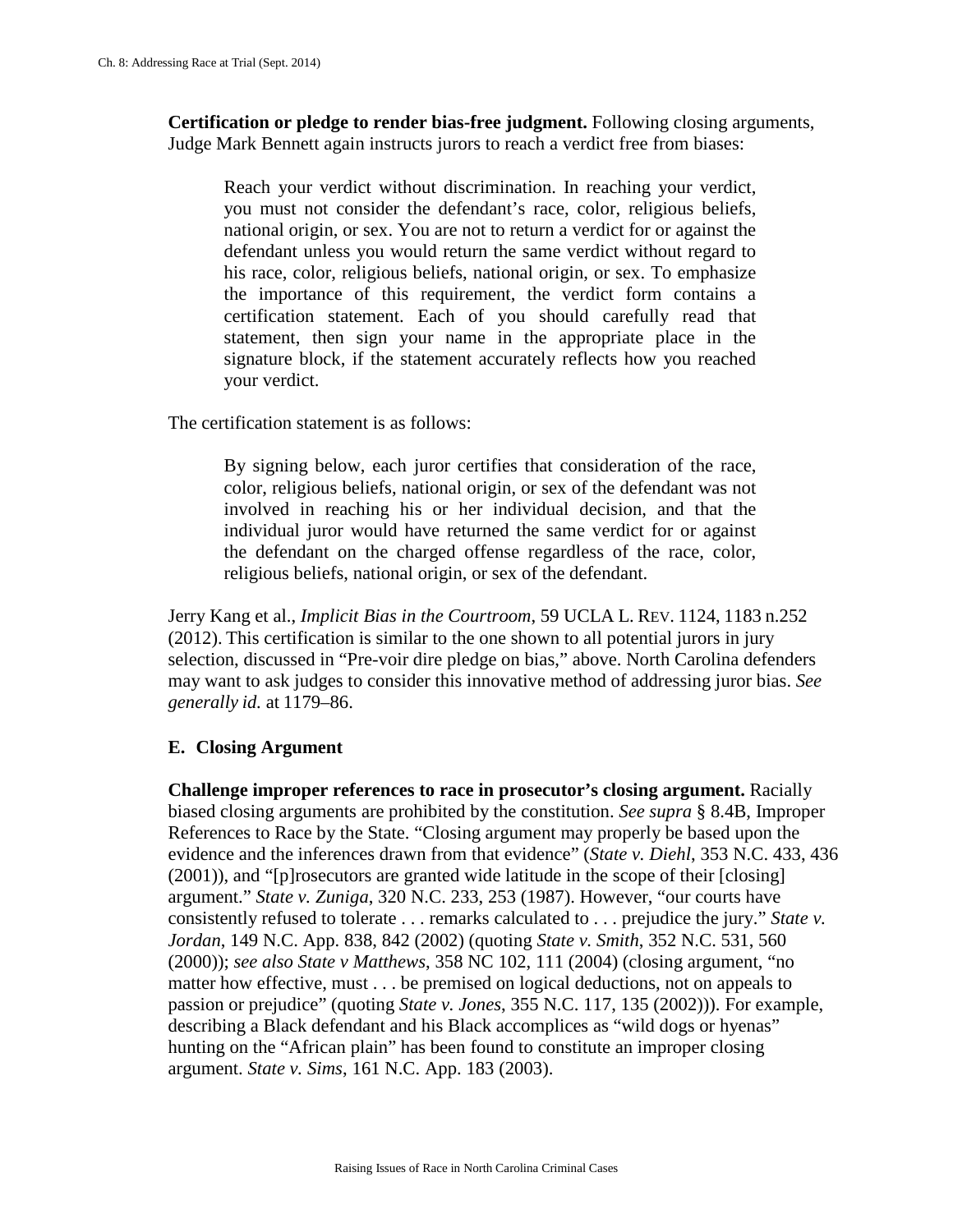The risk of improper appeals to race may be greatest at closing argument. *See* Ryan Patrick Alford, *Appellate Review of Racist Summations: Redeeming the Promise of Searching Analysis*, 11 MICH. J. RACE & LAW 325, 329 (2006) (noting that closing argument "is relatively unencumbered by formal restraints"). Improper summations may activate implicit biases and influence trial outcomes. CHERYL STAATS, ET AL., OHIO STATE KIRWAN INSTITUTE FOR THE STUDY OF RACE AND ETHNICITY, [STATE OF THE](http://kirwaninstitute.osu.edu/docs/SOTS-Implicit_Bias.pdf)  SCIENCE: [IMPLICIT BIAS REVIEW 2013](http://kirwaninstitute.osu.edu/docs/SOTS-Implicit_Bias.pdf) 45 (2013). For example, one study found that, as the number of references to apes by prosecutors during closing arguments increased, "so too did the likelihood of that defendant being sentenced to death." *Id.* at 44–45 (citing Phillip A. Goff et al., *Not Yet Human: Implicit Knowledge, Historical Dehumanization, and Contemporary Consequences,* 94 J. PERSONALITY & SOC. PSYCHOL. 292 (2008)).

**Practice note:** "It is not impolite to interrupt opposing counsel's summation—it is mandatory to preserve error and stop the prejudice." Ira Mickenberg, [Preserving the](http://www.ncids.org/Defender%20Training/2010NewMisdDefender/PreservingTheRecord.pdf)  [Record and Making Objections at Trial: A Win-Win Proposition for Client and Lawyer](http://www.ncids.org/Defender%20Training/2010NewMisdDefender/PreservingTheRecord.pdf) 4 (training material presented at 2005 North Carolina Defender Trial School). Assert both statutory and constitutional grounds for the objection. State on the record that the improper appeal to racial prejudice violates the Sixth, Eighth, and Fourteenth Amendments to the U.S. Constitution, as well as article I, sections 19 and 24 of the N.C. Constitution. If your objection is sustained, immediately ask the judge to instruct the jury to disregard the improper statements. You should also consider whether further remedy is necessary or whether it would only draw further attention to the comments. If you decide that the prejudice resulting from a prosecutor's improper argument was severe and in need of further remedy, you may ask the judge to: admonish the prosecutor to refrain from that line of argument; require the prosecutor to retract the improper argument; repeat the curative instruction during the jury charge; or grant a mistrial. *See State v. Jones*, 355 N.C. 117, 129 (2002) (it is incumbent on trial judge to vigilantly monitor closing arguments, "to intervene as warranted, to entertain objections, and to impose any remedies pertaining to those objections"); *Wilcox v. Glover Motors, Inc*., 269 N.C. 473 (1967) (listing several methods by which a trial judge, in his or her discretion, may correct an improper argument).

If the judge does not allow you to explain the grounds for your objection during the prosecutor's closing argument, make notes of the improper argument and ask for a hearing outside of the presence of the jury to "flesh out the basis of your objection" after argument and before jury instruction. Staples Hughes, [Curbing Prosecutorial Misconduct](http://www.ncids.org/Defender%20Training/2008%20Fall%20Conference/CurbingProsecutorialMisconduct.pdf)  [and Preserving the Record in Closing](http://www.ncids.org/Defender%20Training/2008%20Fall%20Conference/CurbingProsecutorialMisconduct.pdf) Argument 5 (Nov. 6, 2008) (training material presented at public defender conference). Additionally, if you have concerns that the prosecutor may make improper arguments, consider filing a motion asking the judge to prohibit such arguments, tailored to the specific facts of the case (e.g., to prohibit the prosecutor from referencing animal imagery). Whether you win or lose the motion, to preserve the issue for appeal you must object during the argument to any improper references to race. *See id.*

**Avoiding the invited response doctrine.** The invited response doctrine comes into play when defense counsel presents an improper closing argument that is "out of bounds" of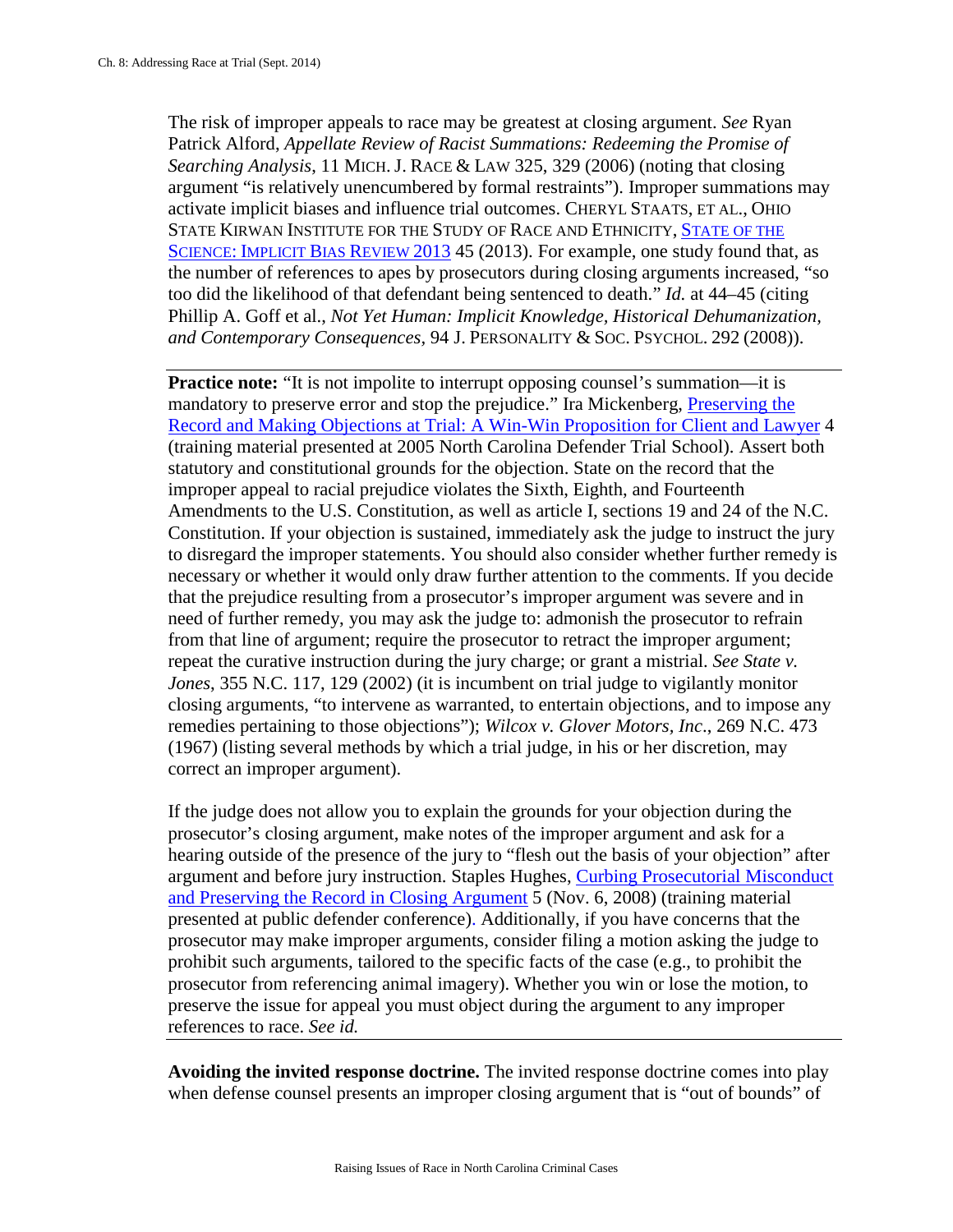zealous advocacy. *U.S. v. Young*, 470 U.S. 1, 11, 13 (1985) (noting that the doctrine applies to cases involving "two improper arguments-two apparent wrongs"). Defenders should be prepared to respond to a prosecutor's assertion that, by raising race during closing argument, defense counsel opened the door to the prosecutor's otherwise improper discussion of race during closing argument. *See, e.g.*, *State v. Oliver*, 309 N.C. 326 (1983) (finding no reversible error where the prosecutor made biblical references during closing argument because defense counsel argued that the New Testament teaches forgiveness and mercy); *see generally* 2 NORTH CAROLINA DEFENDER MANUAL § 33.7D (Invited Response) (2d ed. 2012).

Defense counsel may argue that the invited response doctrine cannot excuse or justify the prosecutor's inappropriate discussion of race where the defendant's references to race were proper. *See, e.g.*, *United States v. Doe*, 903 F.2d 16, 22–23 (D.C. Cir. 1990) (holding that the "[defendant's] questions [about racial bias] on voir dire calculated to obtain a qualified and impartial jury [do not] open the door to introduction of evidence harboring a decided penchant for harm," and reasoning that "[a]n accused cannot be compelled to sacrifice this means to an impartial jury in order to assure the evidentiary fairness of the trial"); *United States ex rel. Haynes v. McKendrick*, 481 F.2d 152, 160–61 (2d Cir. 1973) (where prosecutor failed to identify alleged "blatant racial appeals" by defense counsel, prosecutor's appeals to racial prejudice "went beyond the bounds of propriety, passing those of due process"). *Cf. Darden v. Wainwright*, 477 U.S. 168 (1986) (improper references to defendant as an animal who "shouldn't be out of his cell unless he has a leash on him" did not deprive defendant of a fair trial in part because arguments were invited by defense attorney's argument that, among other things, referred to the alleged actual perpetrator as an "animal"). Any time you make explicit or implicit references to race, you should be prepared to explain the relevance of the evidence and the theory that justifies including it. *See* Stephen A. Saltzburg, *Race: Fair and Unfair Use*, CRIM. JUST., Summer 1999, at 36, 56. You are more likely to neutralize an invited response argument if your closing argument focuses on the evidence presented, warns against the operation of stereotypes and itself avoids stereotypes, and reinforces norms of fairness and equality.

**Practice note:** When you anticipate that you will raise an issue of race at trial, consider filing a motion in limine to prevent improper references to race in response. Forecast in the motion your proposed evidence and its purpose, and ask for a ruling that it does not open the door to the injection of a harmful or improper discussion of race.

#### **When objecting to improper remarks, link all improper references to race.**

Convictions might be upheld despite improper appeals to racial prejudice if the references to race are viewed as isolated rather than thematic or widespread. *See, e.g.*, *People v. Ali*, 551 N.Y.S.2d 54, 55 (N.Y. App. Div. 1990) (defendant must show "thematic reference to . . . race" to warrant reversal (citation omitted)); *Thomas v. Gilmore*, 144 F.3d 513 (7th Cir. 1998) (prosecutor's isolated remark, in opening argument of capital trial, that detective would testify that one or both of defendant's prior sexual offenses involved young White women, did not deprive defendant of a fair trial); *Russell v. Collins*, 944 F.2d 202, 204 n.1 (5th Cir. 1991) (habeas petition rejected in part because prosecutor's